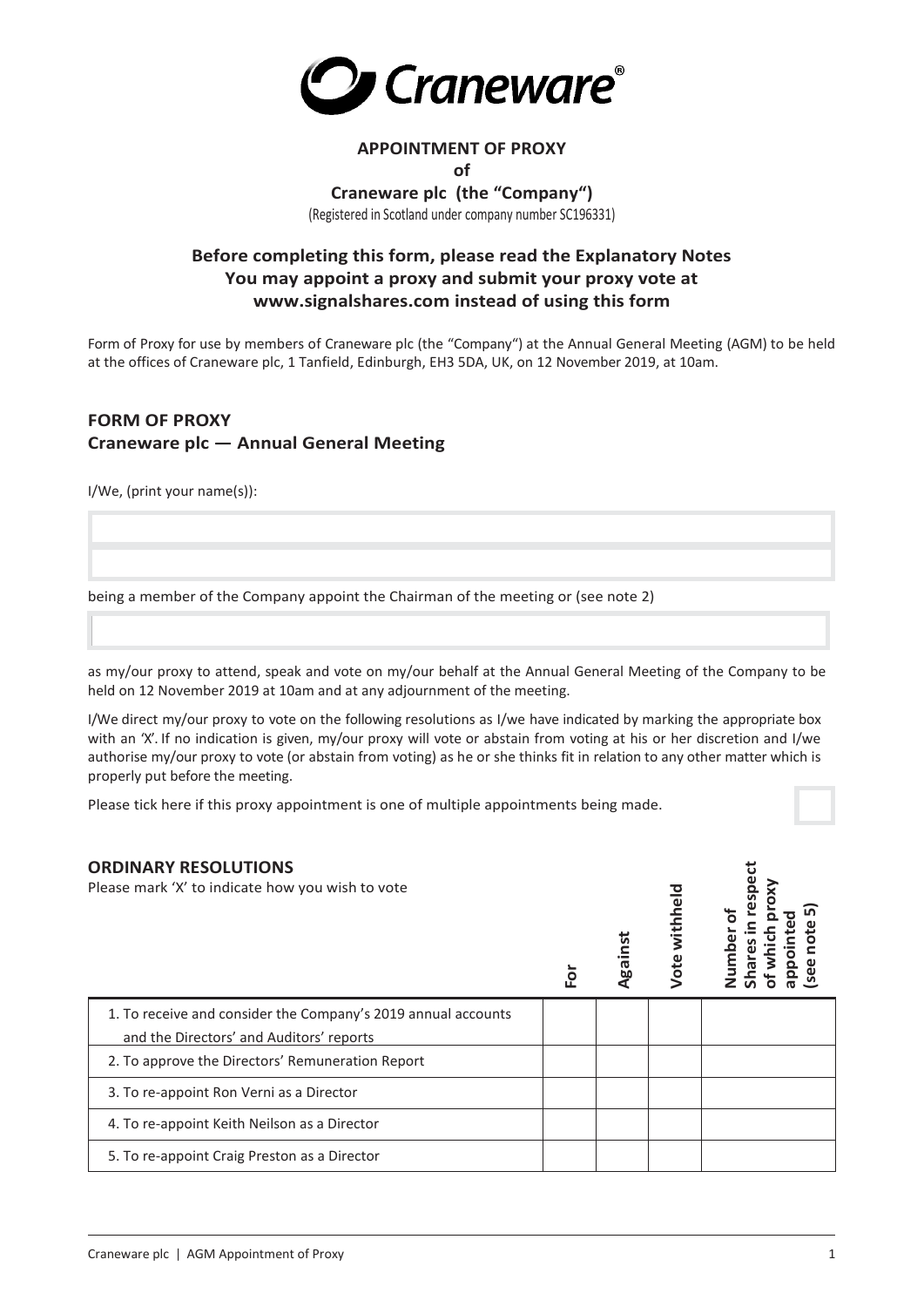# **ORDINARY RESOLUTIONS (cont'd)**

| Please mark 'X' to indicate how you wish to vote |  |
|--------------------------------------------------|--|
|--------------------------------------------------|--|

| URDINART RESULUTIUNS (CONCU)<br>Please mark 'X' to indicate how you wish to vote                                                        |  | Against | Vote withheld |  |
|-----------------------------------------------------------------------------------------------------------------------------------------|--|---------|---------------|--|
| 6. To re-appoint Colleen Blye as a Director                                                                                             |  |         |               |  |
| 7. To re-appoint Russ Rudish as a Director                                                                                              |  |         |               |  |
| 8. To declare a final dividend of 15.0 pence per share, giving a<br>total dividend for the year of 26.0 pence per share                 |  |         |               |  |
| 9. To re-appoint Pricewaterhouse Coopers LLP as the auditors of the<br>Company and to authorise the directors to fix their remuneration |  |         |               |  |
| 10. To authorise the directors to allot unissued ordinary shares                                                                        |  |         |               |  |

## **SPECIAL RESOLUTIONS**

Please mark 'X' to indicate how you wish to vote

| 11. To disapply pre-emption rights in respect of certain allotments                                                            |  |  |
|--------------------------------------------------------------------------------------------------------------------------------|--|--|
| 12. To disapply pre-emption rights in respect of certain allotments in<br>relation to acquisitions or other capital investment |  |  |
| 13. To authorise the Company to be able to buy back up to 10% of its<br>own issued share capital from shareholders             |  |  |

Signature: Date: Date: Date: Date: Date: Date: Date: Date: Date: Date: Date: Date: Date: Date: Date: Date: Date: Date: Date: Date: Date: Date: Date: Date: Date: Date: Date: Date: Date: Date: Date: Date: Date: Date: Date: D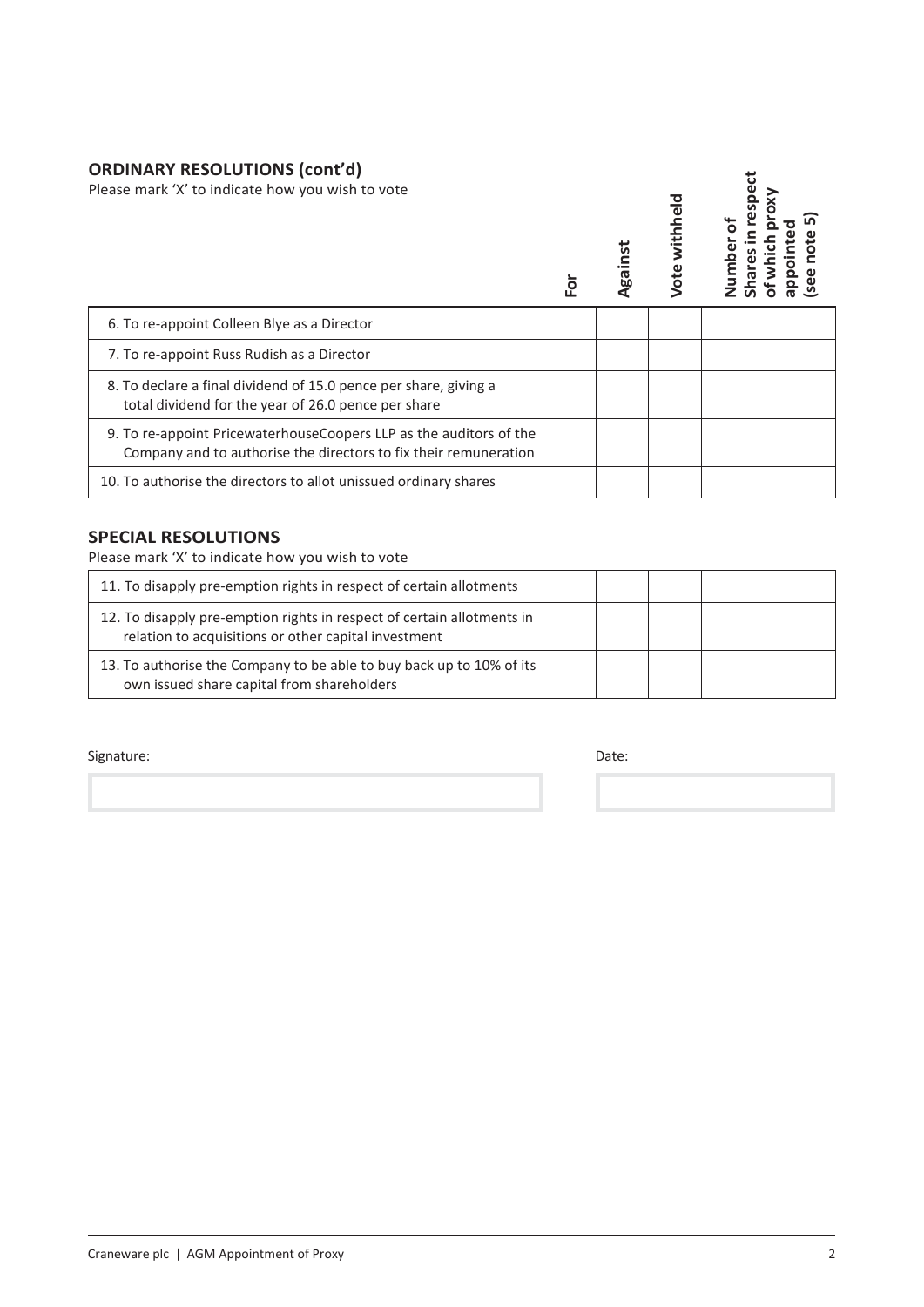### **Explanatory Notes:**

- 1. **EntitlementtoAppoint aProxy:**As a member of the Company you are entitled to appoint a proxy to exercise all or any of your rights to attend, speak and vote at a general meeting of the Company. You can only appoint a proxy using the procedures set out in these notes.
- 2. **Identity of Proxy:** A proxy does not need to be a member of the Company but must attend the meeting to represent you. To appoint as your proxy a person other than the Chairman of the meeting, insert his/her full name in the box. If you sign and return this proxy form with no name inserted in the box, the Chairman of the meeting will be deemed to be your proxy. Where you appoint as your proxy someone other than the Chairman, you are responsible for ensuring that they attend the meeting and are aware of your voting intentions. If you wish your proxy to make any comments on your behalf, you will need to appoint someone other than the Chairman and give them the relevant instructions directly.
- 3. **Appointment of Proxy via CREST:** Crest members who wish to appoint a proxy or proxies through the CREST electronic proxy appointment service may do so by using the procedures described in the CREST Manual. In order for a proxy appointment or instruction made using CREST service to be valid, the appropriate CREST message, regardless of whether it constitutes the appointment of a proxy or an amendment to the instruction given to a previously appointed proxy, must be transmitted so as to be received by Link Asset Services (ID RA 10) not less than 48 hours (excluding days that are not business days) before the time fixed for the AGM (i.e. before 10am on 8 November 2019). Please refer to the notes of the notice of the meeting for further information on proxy appointments through CREST.
- 4. **Attendance by member at meeting:** Submission of a proxy form does not preclude you from attending the meeting and voting in person. If you have appointed a proxy and attend the meeting in person, your proxy appointment will automatically be terminated.
- 5. **Appointment of multiple proxies:** A member is entitled to appoint more than one proxy in relation to the meeting, provided that each proxy is appointed to exercise the rights attached to a different share or shares held by him. If you wish to appoint more than one proxy, please photocopy this form and insert in each form the number of shares in respect of which that proxy is appointed.
- 6. **Directions on how to vote:** To direct your proxy how to vote on the resolutions, mark the appropriate box with an 'X'. To abstain from voting on a resolution, select the relevant "Vote withheld" box. A vote withheld is not a vote in law which means that the vote will not be counted in the calculation of votes for or against the resolution. If no voting indication is given, your proxy will vote or abstain from voting at his or her discretion. Your proxy will vote (or abstain from voting) as he or she thinks fit in relation to any other matter which is put before the meeting.
- 7. **JointHolders:**In the case of joint holders any one may sign this proxy form, but the vote of the senior who tenders a vote, whether in person or by proxy, shall be accepted to the exclusion of the votes of the other joint holders. Seniority is determined by the order in which the names stand in the Register of Members (the first-named being the most senior). In the case of a member which is a company, this proxy must be signed by two directors or given under the hand of an officer or attorney duly authorised.
- 8. **ReturnofproxytotheCompany:** To be valid this proxy together with any power of attorney or other authority (if any) under which it has been signed must be completed and signed and must be received by Link Asset Services, PXS, The Registry, 34 Beckenham Road, Beckenham, Kent, BR3 4TU, not less than 48 hours (excluding days that are not business days) before the time appointed for the meeting (i.e. before 10am on 8 November 2019).
- 9. **Terminationof Proxy'sAuthority:**You may terminate the authority of any person appointed to act as your proxy by sending written notice to Link Asset Services, PXS, The Registry, 34 Beckenham Road, Beckenham, Kent, BR3 4TU, to that effect which must be received before the commencement of the meeting.
- 10. **Submission of more than one valid proxy appointment:** If you submit more than one valid proxy appointment, the appointment received last before the latest time for the receipt of proxies will take precedence.
- 11. **Appointment of Proxy online:** You may appoint a proxy and submit your proxy vote online at www.signalshares.com instead of using this form. For your vote to be valid, please ensure that it is received no later than 10am on 8 November 2019.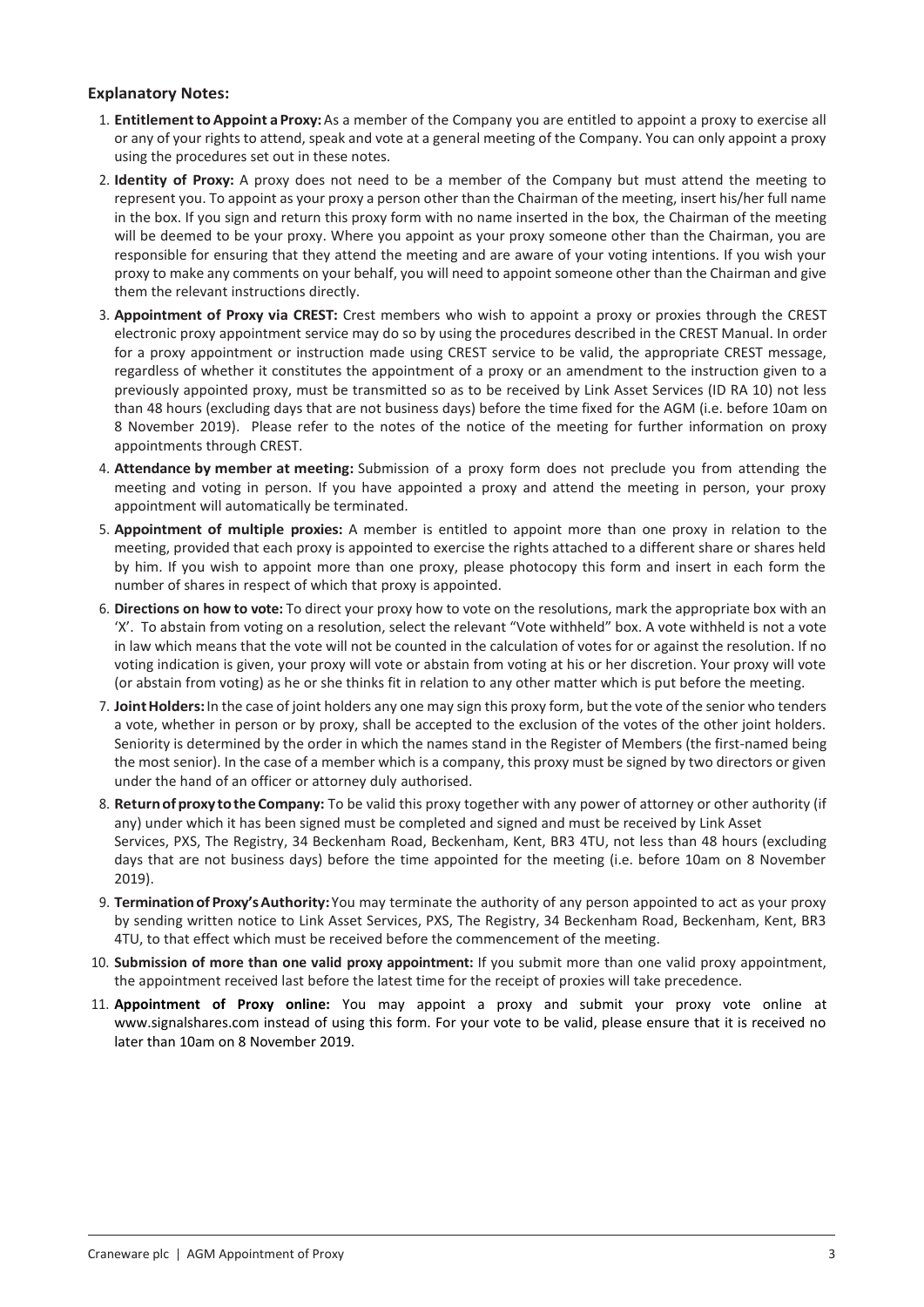

## **PUBLIC COMPANY LIMITED BY SHARES NOTICEOFANNUALGENERALMEETING**

**of**

**Craneware plc (the "Company")**  (Registered in Scotland under company number SC196331) **dated 11 October2019**

**NOTICE IS HEREBY GIVEN** that the Annual General Meeting of the Company will be held at the offices of Craneware plc, 1 Tanfield, Edinburgh, EH3 5DA, UK, on 12 November 2019, at 10am, for the following purposes:

### **ORDINARY RESOLUTIONS**

To consider and, if thought fit, to pass the following resolutions which will be proposed as ordinary resolutions:

- 1. To receive and consider the audited consolidated accounts of the Company and its subsidiaries for the financial year ended 30 June 2019 together with the Directors' Report and the Auditors' Report on those accounts.
- 2. To approve the Directors' Remuneration Report for the financial year ended 30 June 2019.
- 3. To re-appoint Ron Verni, who wishes to retire and, being eligible, offers himself for reappointment, as a director of the Company.
- 4. To re-appoint Keith Neilson, who wishes to retire and, being eligible, offers himself for reappointment, as a director of the Company.
- 5. To re-appoint Craig Preston, who wishes to retire and, being eligible, offers himself for reappointment, as a director of the Company.
- 6. To re-appoint Colleen Blye, who wishes to retire and, being eligible, offers herself for reappointment, as a director of the Company.
- 7. To re-appoint Russ Rudish, who wishes to retire and, being eligible, offers himself for reappointment, as a director of the Company.
- 8. To declare a final dividend for the year ended 30 June 2019 of 15.0 pence per share (giving a total dividend for the year ended 30 June 2019 of 26.0 pence per share) payable on 19 December 2019 to shareholders registered at the close of business on 29 November 2019 such dividend to be payable in US dollars at the election of each such shareholder and at the exchange rate to be determined by the Company on 29 November 2019.
- 9. To re-appoint PricewaterhouseCoopers LLP as auditors to hold office from the conclusion of the Annual General Meeting to the conclusion of the next meeting at which accounts are laid before the Company and to authorise the directors to fix their remuneration.
- 10. THAT, the directors of the Company are generally and unconditionally authorised pursuant to section 551 of the Companies Act 2006 to allot shares in the Company and to grant rights to subscribe for or to convert any security into shares in the Company:
	- (a) comprising equity securities (as defined in section 560(1) of the Companies Act 2006) up to an aggregate nominal amount of £178,727.15 (including within such limit any shares issued or rights granted under paragraph (b) below) in connection with an offer by way of rights issue:
		- (i) to ordinary shareholders in proportion (as nearly as may be practicable) to their existing holdings;
		- (ii) to the holders of other equity securities as required by the rights of those securities or as the directors otherwise consider necessary,

and subject to such exclusions or other arrangements as the directors consider expedient in relation to fractional entitlements, legal, regulatory or practical problems under the laws of, or the requirements of any regulatory body or stock exchange in, any territory, or any other matter; and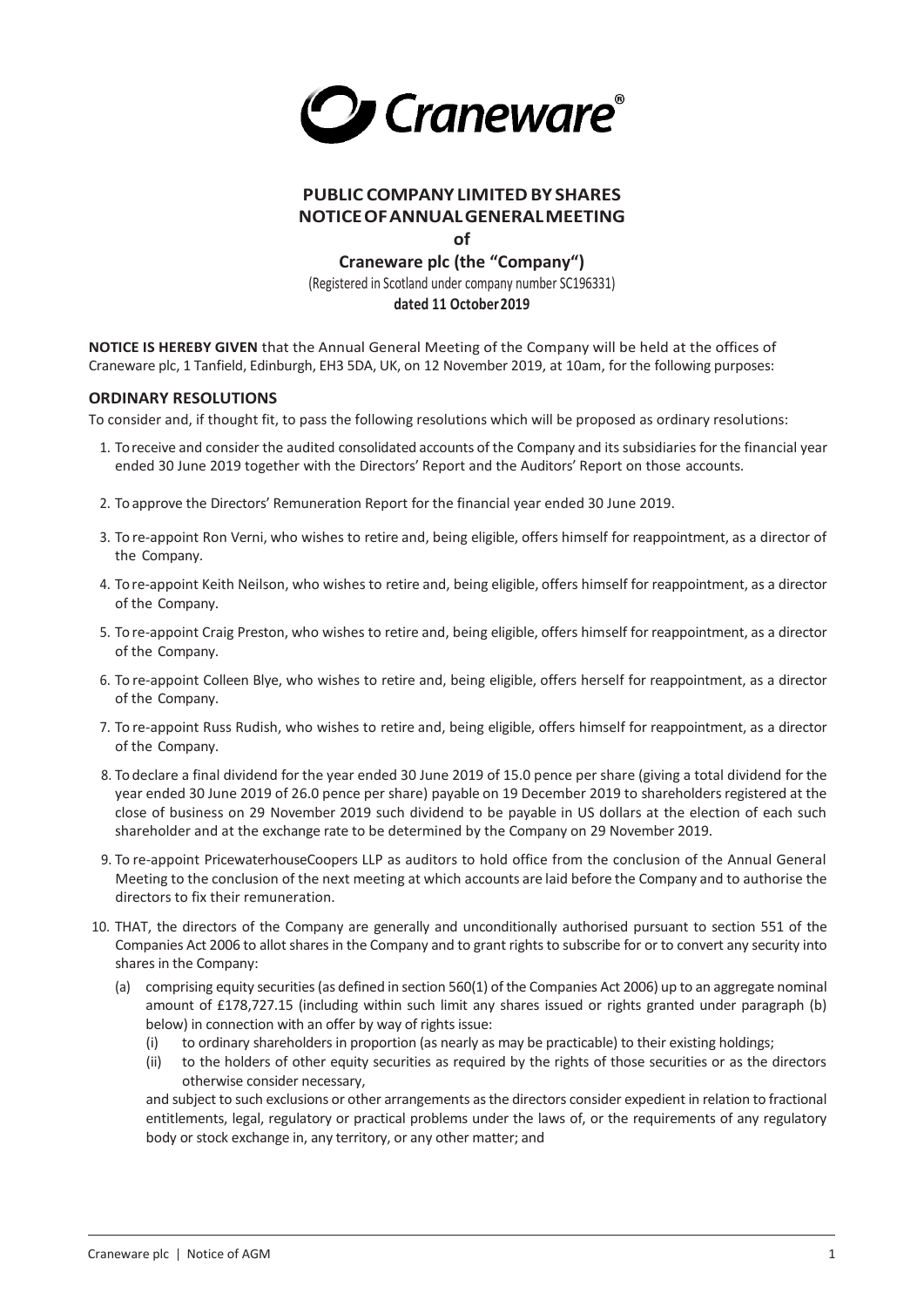(b) in any other case up to an aggregate nominal amount of £89,363.57 (such amount to be reduced by the nominal amount of any equity securities allotted pursuant to the authority in paragraph (a) above in excess of £89,363.57);

provided that such authority, unless renewed, varied or revoked by the Company shall expire on 31 December 2020 or, if earlier, at the conclusion of the next Annual General Meeting of the Company after the passing of this resolution save that the Company may before such expiry make an offer or agreement which would or might require equity securities to be allotted after such expiry and the directors may allot equity securities in pursuance of such an offer or agreement as if the authority conferred hereby had not expired.

This resolution revokes and replaces all unexercised authorities previously granted to the directors to allot shares in the Company and to grant rights to subscribe for, or to convert any security into shares in the Company but is without prejudice to any allotment of shares or grant of rights already made, offered or agreed to be made pursuant to such authorities.

### **SPECIAL RESOLUTIONS**

To consider and, if thought fit, to pass the following resolutions as special resolutions:

- 11. THAT, if resolution 10 is passed, the directors of the Company are generally and unconditionally authorised pursuant to section 570 of the Companies Act 2006 to allot equity securities (as defined in section 560(1) of the Companies Act 2006) for cash under the authority given by that resolution and/or to sell ordinary shares held by the Company as treasury shares for cash as if section 561(1) of the Companies Act 2006 did not apply to any such allotment or sale, such authority to be limited:
	- (a) to the allotment of equity securities in connection with an issue in favour of holders of ordinary shares of 1 pence each in the capital of the Company ("Ordinary Shares") where the equity securities are offered to such holders in proportion (as nearly as may be practicable) to the respective number of Ordinary Shares held, or deemed to be held, by each such holder but subject to such exclusions or other arrangements as the directors may deem necessary or expedient in relation to treasury shares, fractional entitlements or legal or practical problems under the laws of, or the requirements of any recognised regulatory body or any stock exchange in, any territory; and
	- (b) to the allotment of equity securities or sale of treasury shares (otherwise than under paragraph (a) above) up to a nominal amount of £13,404.54,

such authority to expire on 31 December 2020 or, if earlier, at the conclusion of the next Annual General Meeting of the Company but, in each case, prior to its expiry the Company may make offers, and enter into agreements, which would, or might, require equity securities to be allotted (and treasury shares to be sold) after the authority expires and the directors of the Company may allot equity securities (and sell treasury shares) under any such offer or agreement as if the authority had not expired.

- 12. THAT, if resolution 10 is passed, the directors of the Company are generally and unconditionally authorised, in addition to any authority granted under resolution 11 above, to allot equity securities (as defined in section 560(1) of the Companies Act 2006) for cash under the authority given by resolution 10 and/or to sell ordinary shares held by the Company as treasury shares for cash as if section 561(1) of the Companies Act 2006 did not apply to any such allotment or sale, such authority to be:
	- (a) limited to the allotment of equity securities or sale of treasury shares up to a nominal amount of £13,404.54; and
	- (b) used only for the purposes of financing (or refinancing, if the authority is to be used within six months after the original transaction) a transaction which the board of directors of the Company determines to be an acquisition or other capital investment of a kind contemplated by the Statement of Principles on Disapplying Pre-Emption Rights most recently published by the Pre-Emption Group prior to the date of this notice,

such authority to expire on 31 December 2020 or, if earlier, at the conclusion of the next Annual General Meeting of the Company but, in each case, prior to its expiry the Company may make offers, and enter into agreements, which would, or might, require equity securities to be allotted (and treasury shares to be sold) after the authority expires and the directors of the Company may allot equity securities (and sell treasury shares) under any such offer or agreement as if the authority had not expired.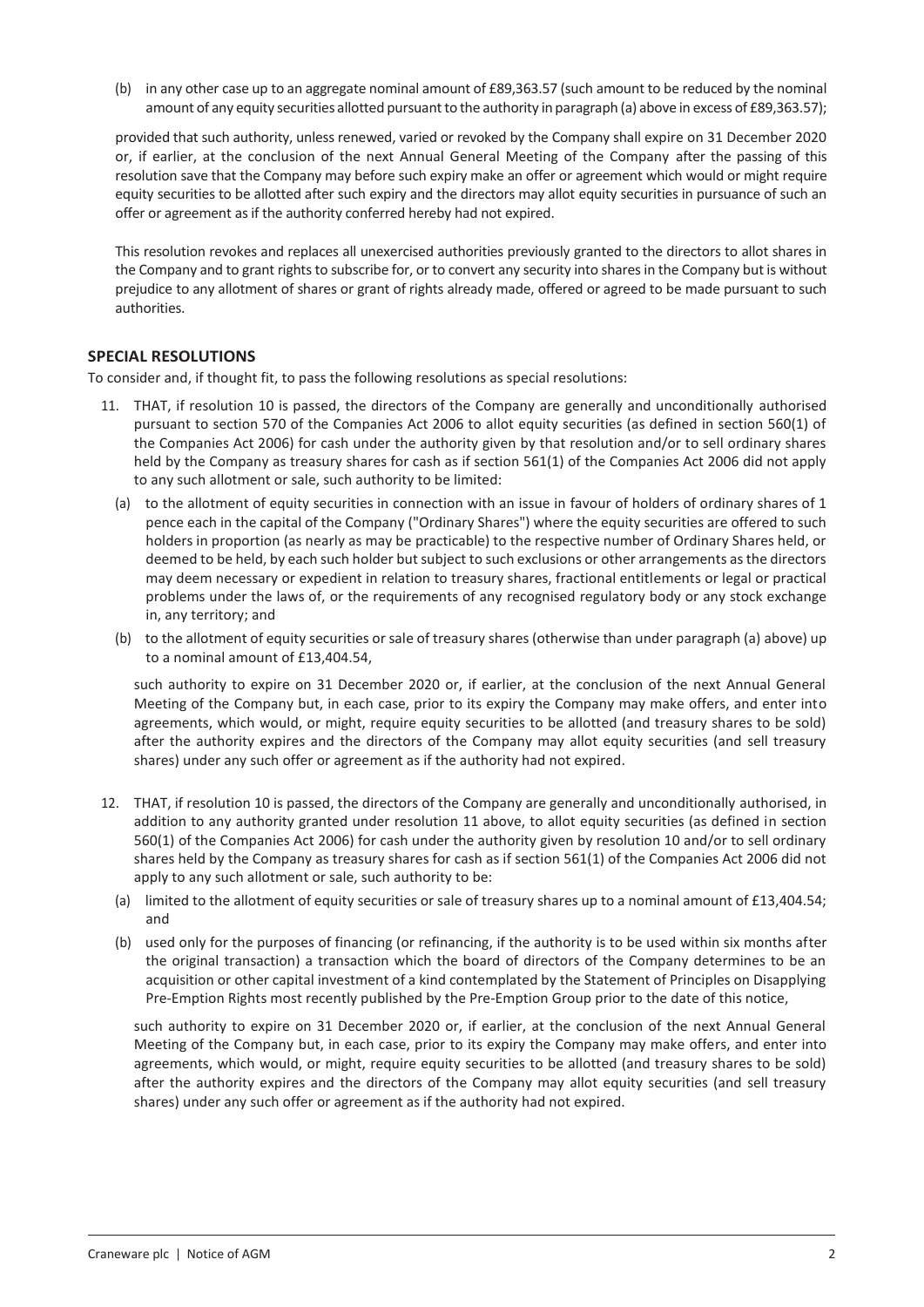- 13. THAT the Company be and is hereby generally and unconditionally authorised for the purposes of section 701 of the Companies Act 2006 to make market purchases (within the meaning of section 693(4) of the Companies Act 2006) of ordinary shares of 1 pence each in the Company provided that:
	- a. the maximum number of ordinary shares which may be purchased is 2,680,907 (representing 10 per cent of the Company's issued ordinary share capital as at 7 October 2019);
	- b. the minimum price (exclusive of expenses) which may be paid for each ordinary share is an amount equal to 1 pence;
	- c. the maximum price (exclusive of expenses) which may be paid for each ordinary share is an amount equal to 105 per cent of the average of the middle market quotations of an ordinary share of the Company taken from the AIM supplement of the London Stock Exchange Daily Official List for the five business days immediately preceding the day on which the share is contracted to be purchased;
	- d. this authority shall expire (unless previously renewed, varied or revoked by the Company in general meeting) on 31 December 2020 or, if earlier, at the conclusion of the next Annual General Meeting of the Company to be held in 2020; and
	- e. the Company may, before such expiry, enter into one or more contracts to purchase ordinary shares under which such purchases may be completed or executed wholly or partly after the expiry of this authority and may make a purchase of ordinary shares in pursuance of any such contract or contracts.

## **By Order of The Board**

## **Craig Preston**

Secretary Registered office of the Company: 1 Tanfield, Edinburgh, EH3 5DA, UK.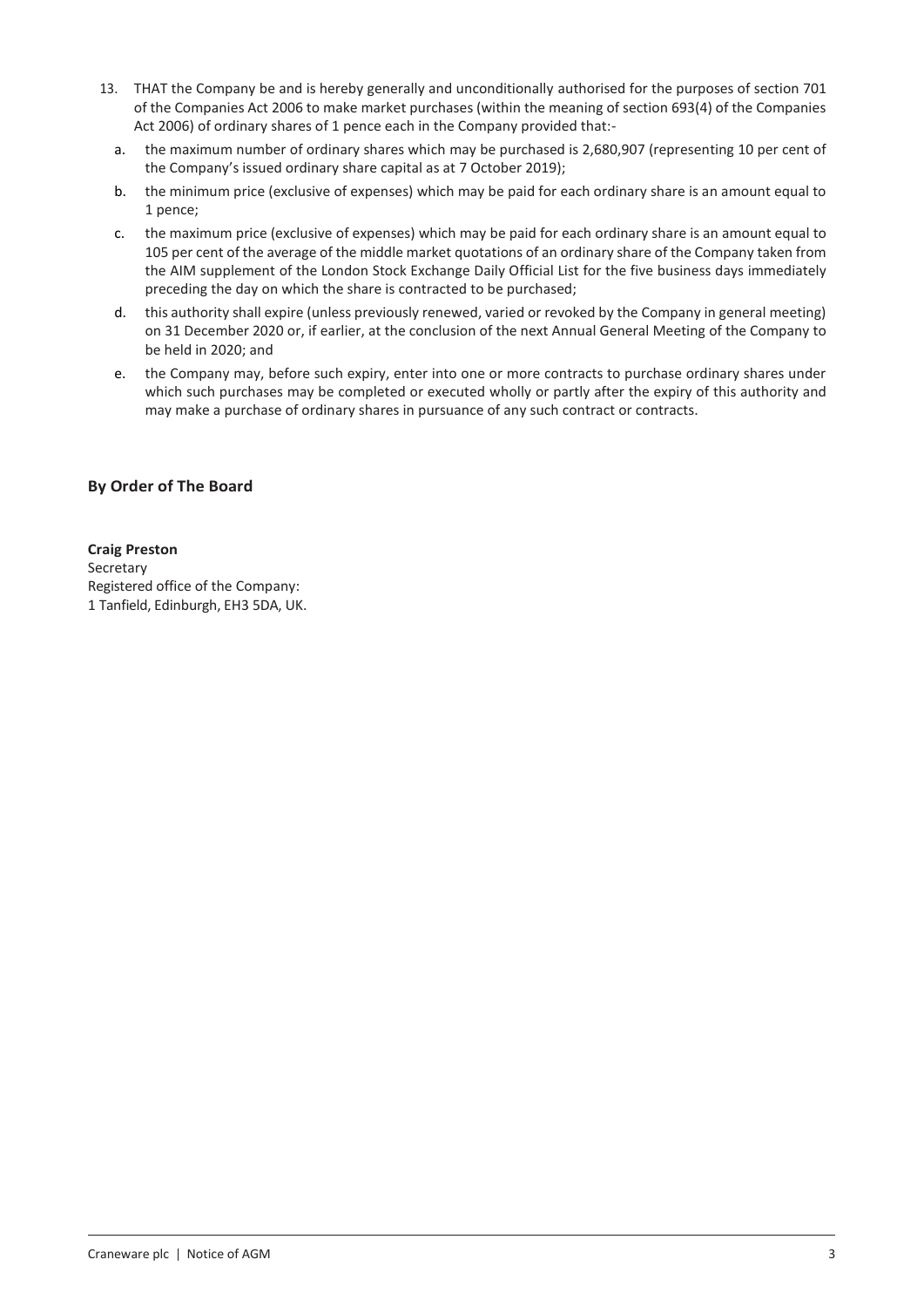### **Notes:**

## **Appointment of Proxy**

- 1. As a member of the Company, at the time set out in note 3, you are entitled to appoint a proxy to exercise all or any of your rights to attend, speak and vote at a meeting of the Company. You should have received a proxy form with this notice of meeting. You can only appoint a proxy using the procedures set out in the notes to the proxy form.
- 2. To be effective, the proxy form, and any power of attorney or other authority under which it is executed (or a duly certified copy of any such power or authority), must be sent to Link Asset Services, (PXS), The Registry, 34 Beckenham Road, Beckenham, Kent, BR3 4TU not less than 48 hours (excluding days that are not business days) before the time for holding the meeting (i.e. before 10am on 8 November 2019), and if not so deposited shall be invalid. Alternatively, you may appoint a proxy and submit a proxy vote for this meeting online at www.signalshares.com For your vote to be valid, please ensure that it is received no later than 10am on 8 November 2019.

### **Entitlement to attend and vote**

- 3. Pursuant to Regulation 41 of the Uncertificated Securities Regulations 2001, only those members entered in the Company's register of members at:
	- (a) close of business on Friday 8 November 2019; or
	- (b) if this Meeting is adjourned, at close of business on the day two days prior to the adjourned meeting, shall be entitled to attend and vote at the Meeting.

### **Crest**

4. CREST members who wish to appoint a proxy or proxies by utilising the CREST electronic proxy appointment service may do so for the Meeting and at any adjournment(s) thereof by utilising the procedures described in the CREST Manual. CREST Personal Members or other CREST sponsored members and those CREST members who have appointed a voting service provider(s) should refer to their CREST sponsor or voting service provider(s) who will be able to take the appropriate action on their behalf.

In order for a proxy appointment made by means of CREST to be valid, the appropriate CREST message (a"**CREST Proxy Instruction**")must be properly authenticated in accordance with EuroClear UK & Ireland Limited's("**EUI**") specifications and must contain the information required for such instructions, as described in the CREST Manual. The message must be transmitted so as to be received by Link Asset Services("**ID RA10**") not less than 48 hours (excluding days that are not business days) before the time fixed for the AGM (i.e. before 10am on 8 November 2019). For the purpose, the time of receipt will be taken to be the time (as determined by the timestamp applied to the message by the CREST Applications Host) from which ID RA10 is able to retrieve the message by enquiry to CREST in the manner prescribed by CREST.

CREST Members and, where applicable, their CREST sponsors or voting service provider(s) should note that EUI does not make available special procedures in CREST for any particular messages. Normal system timings and limitations will therefore apply in relation to the input of CREST Proxy Instructions. It is the responsibility of the CREST member concerned to take (or, if the CREST member is a CREST personal member or sponsored member or has appointed a voting service provider(s)), to procure that his CREST sponsor or voting service provider(s) take(s) such action as shall be necessary to ensure that a message is transmitted by means of the CREST system by any particular time. In this regard, CREST members and, where applicable, their CREST sponsors or voting service providers are referred, in particular, to those sections of the CREST Manual concerning practical limitations of the CREST system and timings.

The Company may treat as invalid, a CREST Proxy Instruction in the circumstances set out in Regulation 35(5)(a) of the Uncertified Securities Regulations 2001.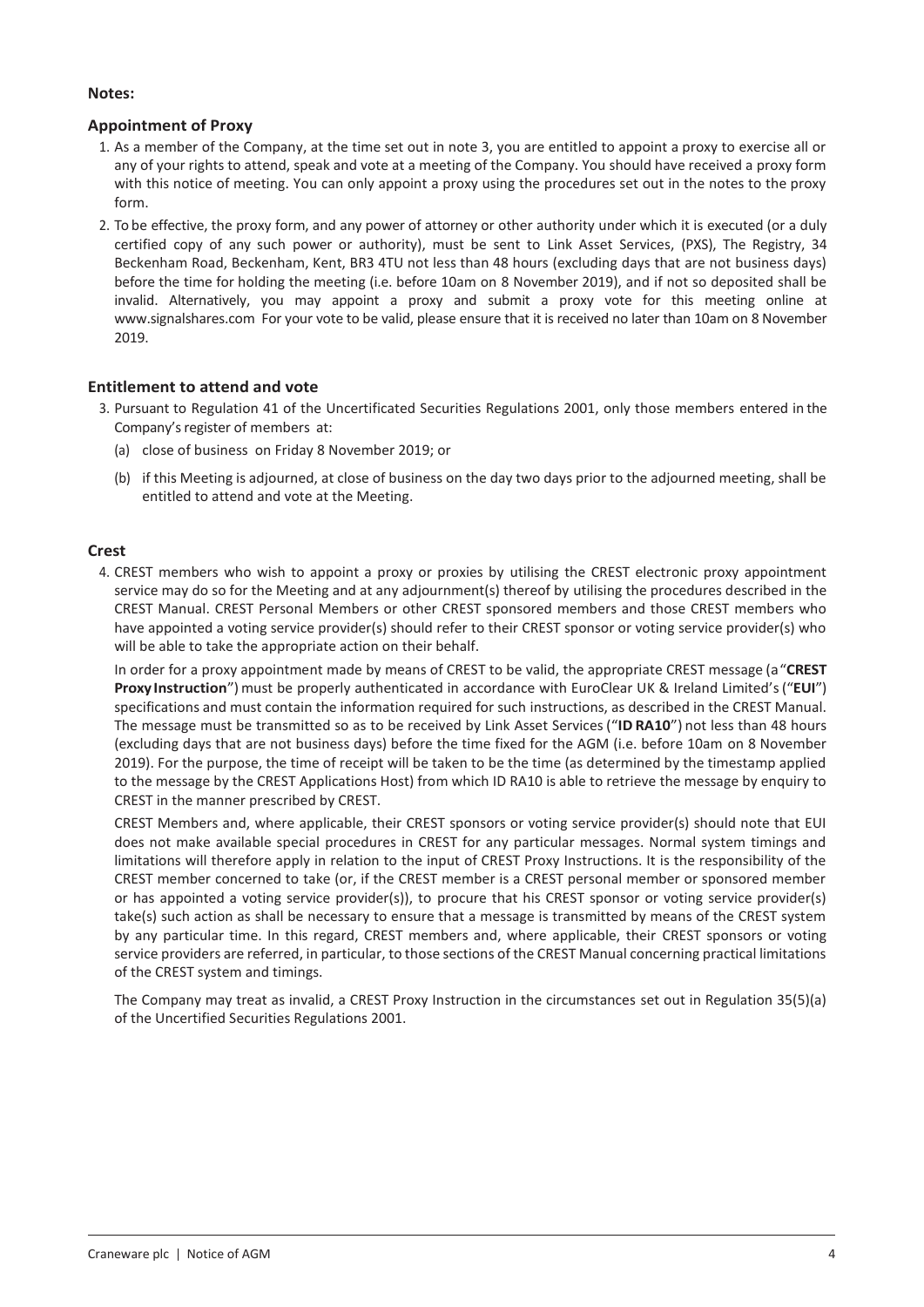#### **Information**

5. The information required to be published by s.311(A) of the Companies Act 2006 (information about the contents of this notice and numbers of shares in the Company and voting rights exercisable at the meeting and details of any members' statements, members' resolutions and members' items of business received after the date of this notice) may be found at www.craneware.com

### **Communication**

6.Except as provided above, members who wish to communicate with the Company in relation to the Meeting should do so using by writing to the Company Secretary at the address set out below. No other methods of communication will be accepted.

### **Address:**

Company Secretary Craneware plc 1 Tanfield, Edinburgh, EH3 5DA, UK.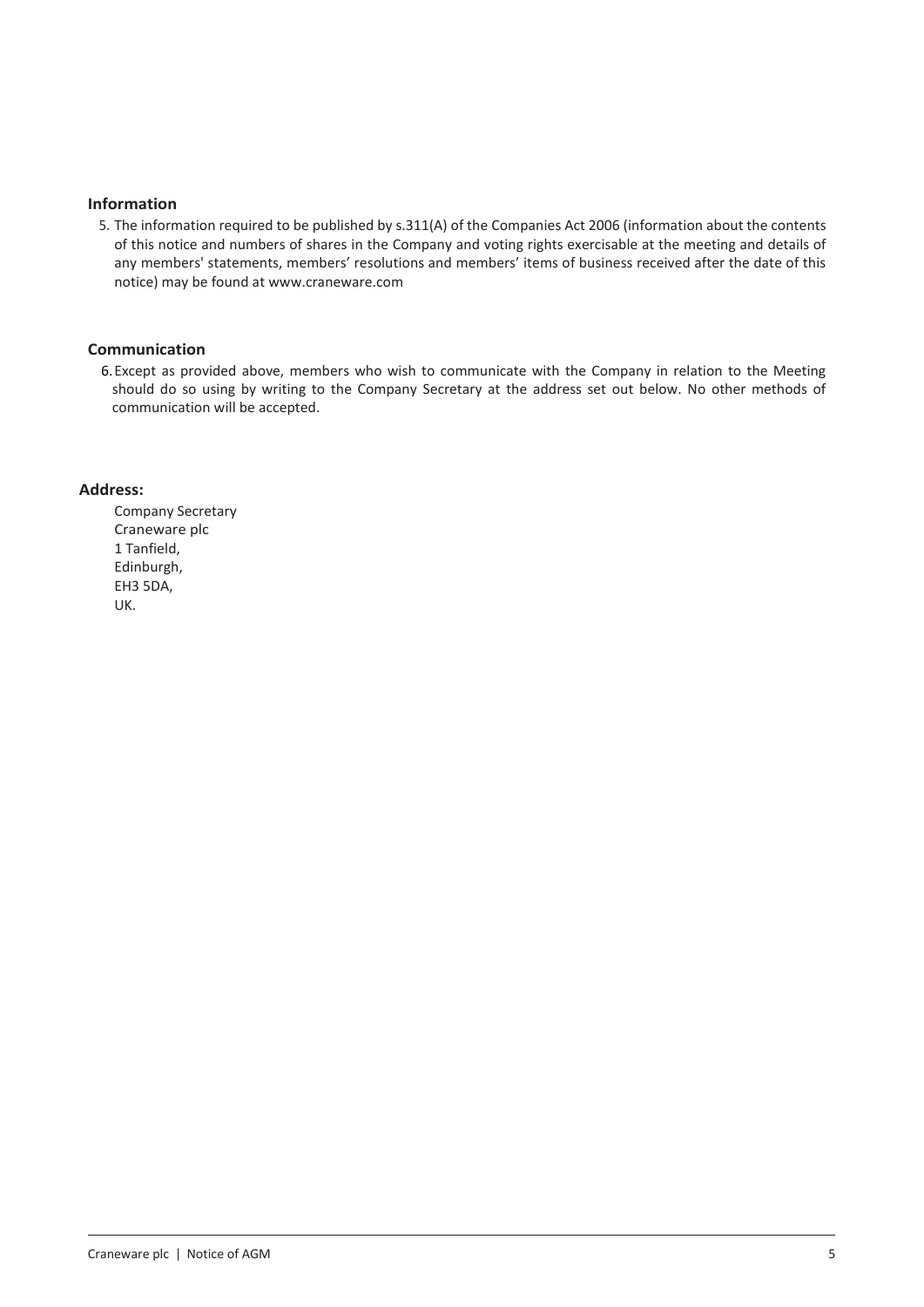

# **EXPLANATORY NOTES TO THE NOTICEOFANNUALGENERALMEETING**

### **Resolutions 3 to 7 — Re-election of directors**

These resolutions relate to the re-election of directors of the Company. In accordance with the recommendations of The UK Corporate Governance Code (April 2016 version) (the 'Code') and indeed its successor, The UK Corporate Governance Code (July 2018 version) (the '2018 Code'), all directors retire at the AGM and those wishing to serve again submit themselves for re-election by the shareholders. The Company has adopted the Code as its corporate governance framework against which it has reported in respect of the 2019 Annual Report but will report on compliance with the 2018 Code in respect of its 2020 Annual Report.

Biographical details of each director standing for re-election can be found on pages 18 and 19 of the 2019 Annual Report together with their skills and experience, which support the reasons why their contributions are, and continue to be, important to the Company. The Board of Directors supports the re-election of each director who is standing for re-election by the shareholders at the AGM. The Board considers that the performance and contribution of each director continues to be effective and each director demonstrates commitment to their role with the Company.

The Board reviews on an annual basis the independence of each non-executive Director. In making this assessment, in addition to considering Provision B.1.1 of the Code (and its equivalent, Provision 10 of the 2018 Code), the Board determines whether the Director is independent in character and judgement and whether there are relationships or circumstances which are likely to affect, or could appear to affect, the Director's judgement. In regards to Ron Verni, having been appointed on 1 May 2009, he has completed his tenth year of service on the Board this year. The Board in making its assessment of independence has noted the significant growth and changes in the Company during this period. This, combined with Ron's conduct, has led the Board to conclude that his length of tenure has not affected his independence. In regards to all other non-executive directors, the Board has not identified any matters that would affect their independence.

#### **Resolution 10 — Allotment Authority**

10. In line with guidance issued by the Investment Association, the authority contained in paragraph (a) of this resolution will (if passed) give the directors authority to allot ordinary shares in connection with a rights issue in favour of ordinary shareholders up to an aggregate nominal amount equal to £178,727.15 (representing 17,872,715 ordinary shares) as reduced by the nominal amount of any shares issued under paragraph (b) of this resolution. This amount (before any reduction) represents approximately two-thirds of the issued ordinary share capital (excluding treasury shares) of the Company as at the latest practicable date prior to publication of the Notice of Meeting.

The authority contained in paragraph (b) of this resolution will (if passed) give the directors of the Company the authority to allot ordinary shares up to an aggregate nominal value of £89,363.57 (representing 8,936,357 ordinary shares of 1p each). This amount represents approximately one-third of the issued ordinary share capital (excluding treasury shares) of the Company as at the latest practicable date prior to the publication of the Notice of the Meeting. This authority will expire on 31 December 2020 or, if earlier, at the conclusion of the next Annual General Meeting.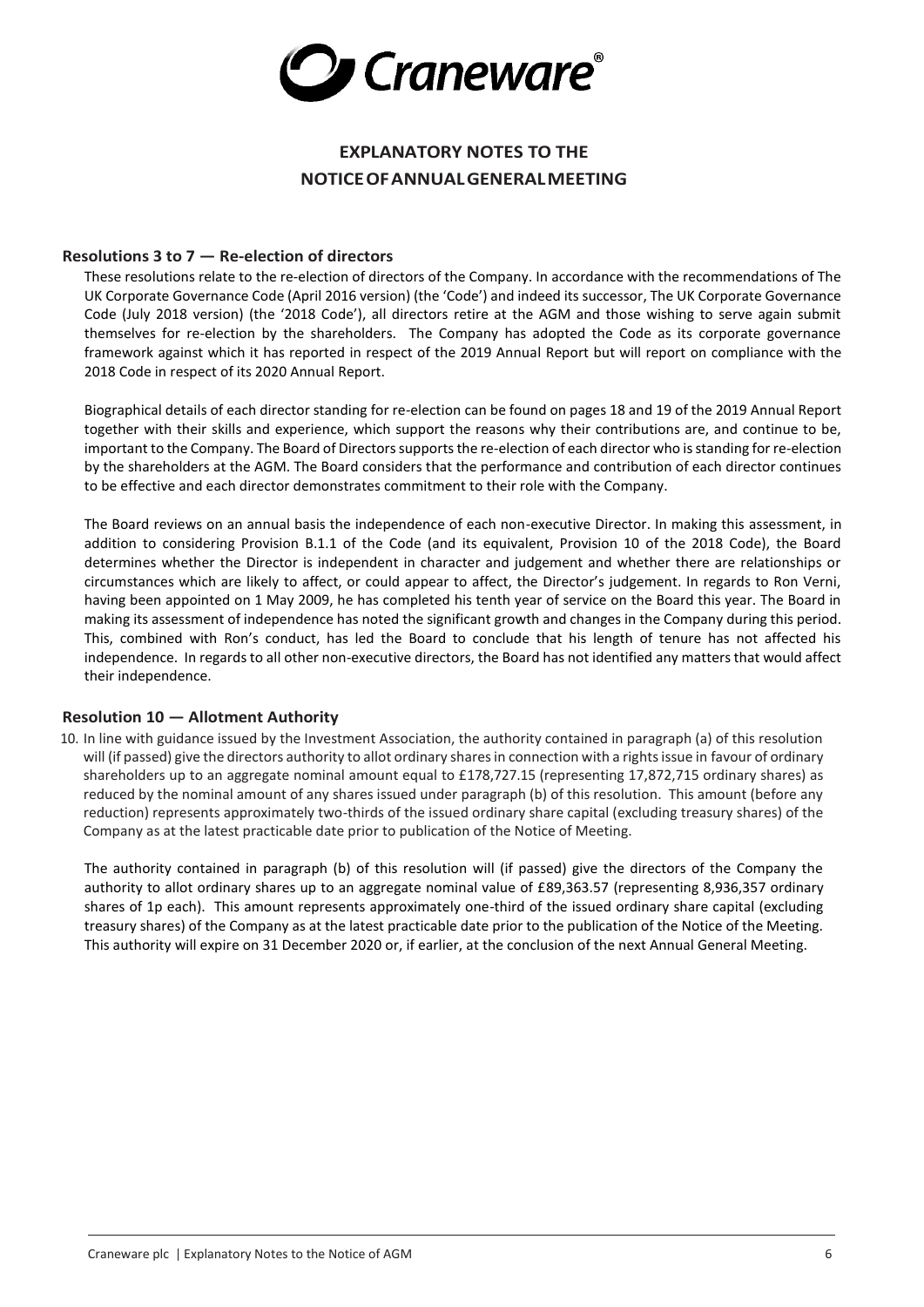### **Resolution 11 — Disapplication of Pre-emption Rights**

11. If new shares are to be allotted for cash, section 561(1) of the Companies Act 2006 requires that those shares are offered first to existing shareholders pro rata to their holdings. These pre-emption provisions also apply to the sale of treasury shares by the Company. However, it may be in the interests of the Company for the directors to allot shares and/or sell treasury shares other than to shareholders in proportion to their existing holding or otherwise than strictly in compliance with those requirements. This resolution would allow the directors, pursuant to section 570 of the Companies Act 2006, to allot shares and/or sell treasury shares for cash without first offering them to shareholders pursuant to their statutory pre-emption rights. The authority sought by paragraph (a) of resolution 11 would, if granted, be limited to allotments or sales in connection with pre-emptive offers to ordinary shareholders in connection with rights issues and similar offerings, where difficulties arise in offering shares to overseas shareholders, and in relation to fractional entitlements and other technical matters.

The authority sought by paragraph (b) of resolution 11 would, if granted, relate generally to allotments (other than in respect of pre-emptive offerings) of ordinary shares or the sale of treasury shares having an aggregate nominal value not exceeding £13,404.54 (representing 1,340,454 ordinary shares). This aggregate nominal amount represents approximately 5% of the issued ordinary share capital of the Company (including treasury shares) as at the latest practicable date before publication of the Notice of the Meeting.

The authority given under resolution 11 will expire on 31 December 2020 or, if earlier, at the conclusion of the next Annual General Meeting of the Company.

### **Resolution 12 – Disapplication of Pre-emption Rights**

12. The authority sought by resolution 12 would, if granted, give the directors of the Company authority to issue ordinary shares, or sell treasury shares, for cash in connection with an acquisition or capital investment of a kind contemplated by the Pre-Emption Group's Statement of Principles up to an additional aggregate nominal amount of £13,404.54 (representing 1,340,454 ordinary shares). This aggregate nominal amount represents approximately 5% of the issued ordinary share capital of the Company (including treasury shares) as at the latest practicable date before publication of the Notice of the Meeting. The directors confirm that they will only allot shares pursuant to this authority where the allotment is in connection with an acquisition or specified capital investment (as defined in the Pre-Emption Group's Statement of Principles) which is announced contemporaneously with the allotment of sale.

The authority given under resolution 12 will expire on 31 December 2020 or, if earlier, at the conclusion of the next Annual General Meeting of the Company.

#### **Resolution 13 – Purchase of own shares**

13. The board of directors of the Company is committed to managing the Company's capital effectively and the directors believe that it is in the interests of the Company and its members to continue to have the flexibility to purchase its own shares. This resolution seeks authority from members to do so. The directors only intend to exercise this authority when, after considering market conditions prevailing at the time, they believe that the effect of such exercise would be to increase the earnings per share and be in the best interests of shareholders generally.

The effect of such purchases would either be to cancel the number of shares in issue or the directors may elect to hold them in treasury pursuant to Chapter 6 of Part 18 of the Companies Act 2006.

Certain listed companies may hold shares in treasury, as an alternative to cancelling them, following a purchase of own shares by a company in accordance with the Companies Act 2006. Shares held in treasury may subsequently be cancelled, sold for cash or used to satisfy share options and share awards under a company's employee share scheme. Once held in treasury, a company is not entitled to exercise any rights, including the right to attend and vote at meetings in respect of the shares. Further, no dividend or other distribution of the company's assets may be made to the company in respect of the treasury shares.

This resolution renews the authority given at the Annual General Meeting held on 6 November 2018 and would be limited to 2,680,907 ordinary shares, representing approximately 10 per cent of the issued share capital at 7 October 2019.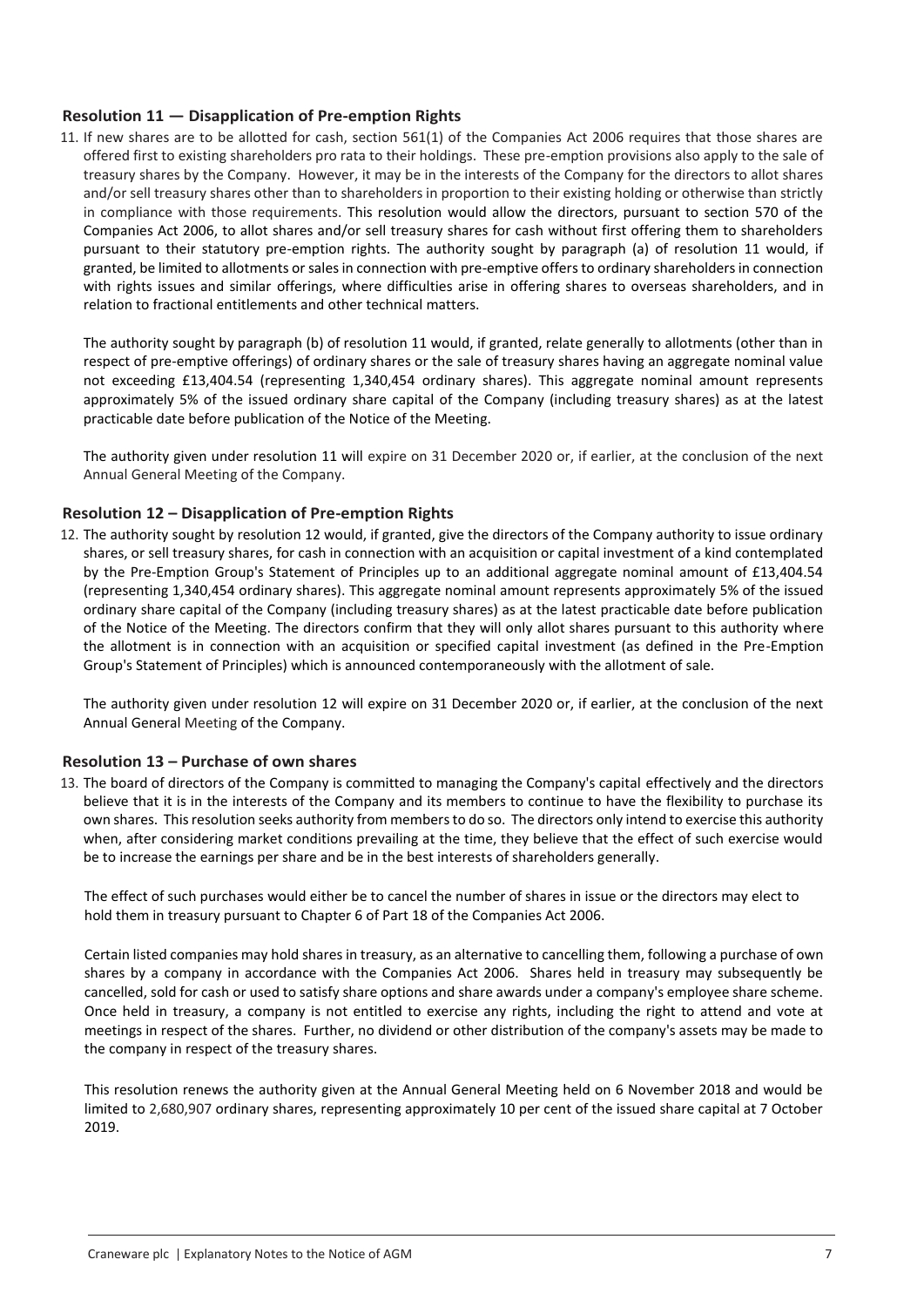

#### 11 October 2019

### Dear Shareholder

The Company would like to offer you the opportunity, if you so wish, to elect to receive dividends from the Company in US Dollars. Dividends will be declared and paid in sterling unless a valid election is received or has already been received for US Dollars. If no valid election is received you will continue to receive your dividend payments in sterling. If you already have a valid election for US Dollars in place, this will remain in place unless you contact Link Asset Services to cancel it.

As you hold your ordinary shares in uncertificated form in CREST, you may elect to receive your dividends in US Dollars by means of the CREST procedures to effect such an election referred to below. If you are a CREST Personal Member, or other CREST Sponsored Member, you should consult your CREST sponsor, who will be able to take the appropriate action on your behalf. **Link Asset Services will not accept a paper election for shareholders in CREST**.

The CREST procedures require the use of the Dividend Election Input Message in accordance with the CREST manual. The message includes the following fields which, for a valid election to be made, must be correctly input as indicated below and submitted in order for it to be received no later than the dividend record date for which it is to apply (in the present case, 29 November 2019).

- (i) Dividend Election Reference you must indicate here a reference for the dividend election which is unique to your CREST participant ID;
- (ii) Account ID If you have more than one member account, you must indicate the member account I.D. to which the election relates: the relevant account must be enabled (i) at the time your Dividend Election Input Message is entered into CREST, and (ii) on the relevant dividend payment date;
- (iii) ISIN Thisis GB00B2425G68;
- (iv) Evergreen This field must be entered with the flag set to yes. This requests the Company to apply your election to the current dividend and to all future dividends in respect of your entire shareholding in CREST at each relevant record date until (i) you delete your Dividend Election Input Message and that deletion is accepted in accordance with the CREST procedures on behalf of the Company, (ii) you transfer your shareholding in CREST or convert it into certificated form, or (iii) the facility is withdrawn by the directors;
- (v) Corporate Action Number This is not to be input;
- (vi) Distribution type You must enter "currency"here;
- (vii) Currency code This isUSD;
- (viii) Number of shares Partial elections are not permitted. If this field is completed the message will be rejected;
- (ix) Contact details this field is optional, although you are asked to include details of whom to contact in the event of a query relating to your election.

A valid election made by means of Dividend Election Input Message will, to the extent it relates to shares held in uncertificated form at any given record date, supersede all previous written elections made in respect of holdings in the same member account.

You may only revoke an election which has been made by a Dividend Election Input Message by utilising the CREST procedures for deletions described in the CREST Manual. The deletion will be valid in relation to the then current dividend only if the deletion is accepted, in accordance with the CREST procedures, by or on behalf of the Company prior to the relevant record date. It is recommended that you input any deletion message 48 hours in advance of this deadline to give the Company or its agent sufficient time to accept the deletion. There is no facility to amend an election which has been made by Dividend Election Input Message. If you wish to change your election details, you must first delete the existing election as described above and then input a Dividend Election Input Message with the required new details. Any attempts to send a new Dividend Election Input Message, where an existing Dividend Election Input Message is present and has not been deleted, will be rejected.

Yours faithfully,

**Craig Preston** Company Secretary Craneware plc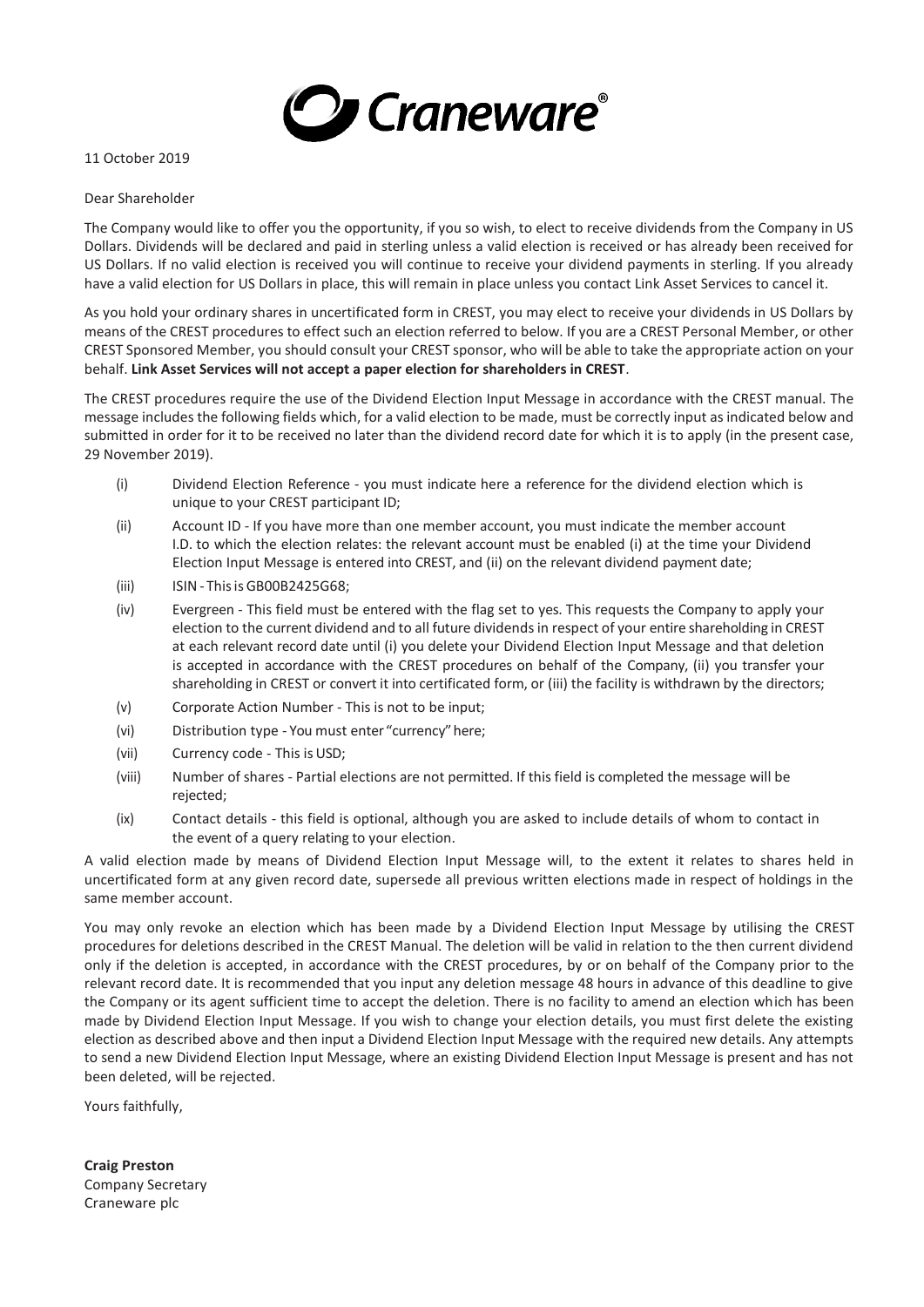

11 October 2019

Dear Shareholder

The Company would like to offer you the opportunity, if you so wish, to elect to receive dividends from the Company in US Dollars. Dividends will be declared and paid in sterling unless a valid election is or already has been received for US Dollars. If no valid election is received you will continue to receive your dividend payments in sterling. If you already have a valid election for US Dollars in place, this will remain in place unless you contact Link Asset Services to cancel it.

If you wish for your future dividend payments to be payable in US Dollars, please complete the enclosed currency election form and return it to:

Link Asset Services, Special Tasks, The Registry, 34 Beckenham Road, Beckenham, Kent BR3 4TU.

This should be received no later than the dividend record date for which it is to apply (in the present case, 29 November 2019) in order that Link Asset Services can arrange for the appropriate currency marker to be recorded on your account.

This election will remain valid in respect of all future dividends declared by Craneware plc unless Link Asset Services are otherwise instructed by you in writing.

Please note that partial currency elections will not be accepted.

#### **THE ENCLOSED FORM NEED ONLY BE COMPLETED AND RETURNED IFYOUWISHTORECEIVE ALL FUTURE CRANEWARE PLCDIVIDEND PAYMENTS IN US DOLLARS**

Yours faithfully,

**Craig Preston** Company Secretary Craneware plc